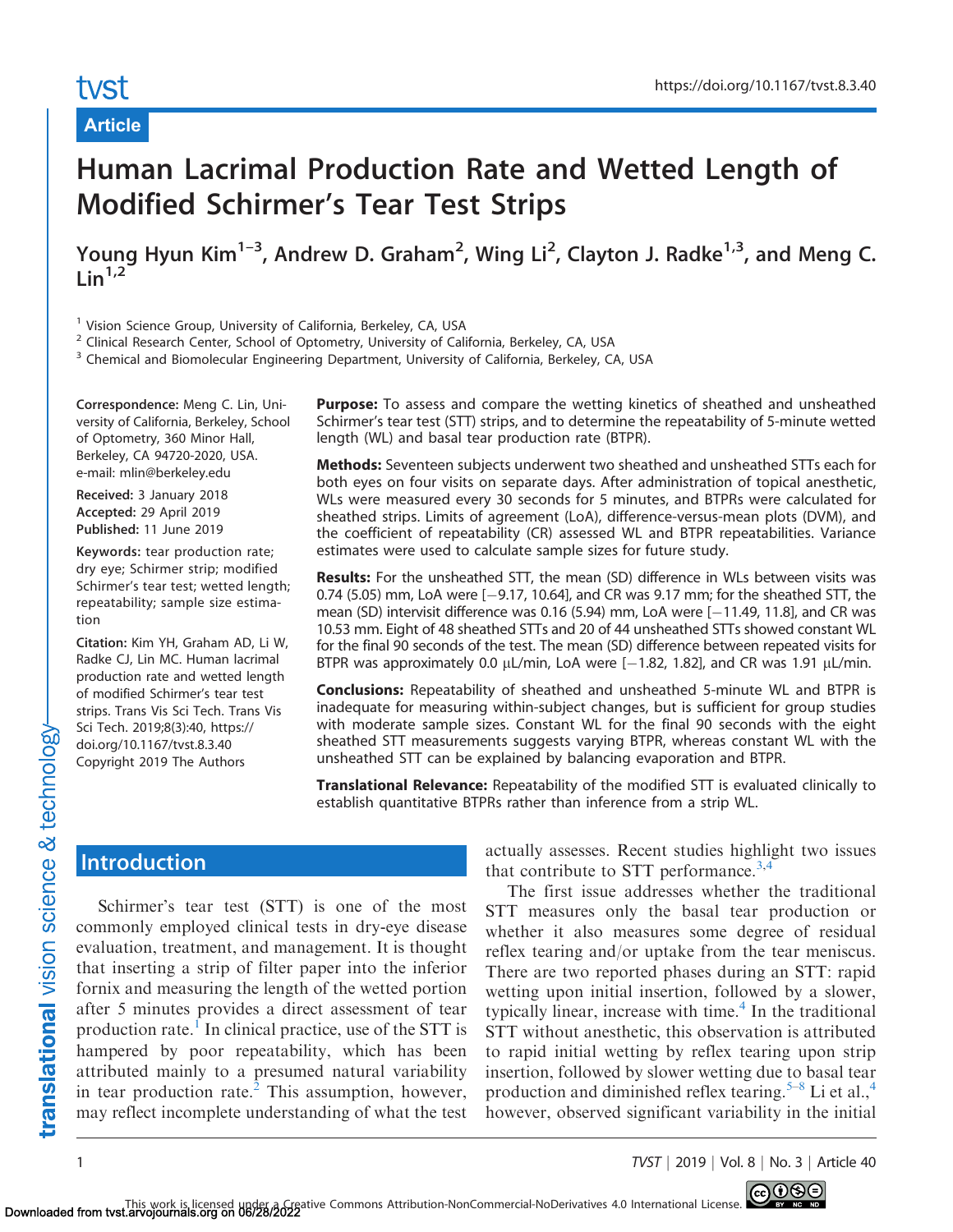wetting phase even though the eyes had been anesthetized with two drops of proparacaine, an anesthetic that should nullify most or all reflex tearing.<sup>[9](#page-8-0)</sup> Based on this observation, the authors argued that in addition to reflex tear production, the initial wetting phase is influenced by the preexisting tear reservoir behind the lower lid.<sup>4</sup> Li et al.<sup>[4](#page-8-0)</sup> established that the 5-minute wetted length of a Schirmer strip does not always correlate with the basal tear production rate (BTPR). Due to significant inter- and intrapatient variation in the volume of tears held in the tear reservoir, which is likely influenced by ethnicity, $10$  medication use, $11$  tasks performed immediately prior to testing (e.g., computer use), $12$  and diurnal variation,  $^{13,14}$  $^{13,14}$  $^{13,14}$  the BTPR can be assessed only in the second phase, during which a slower linear increase in wetting is observed.

The second issue is that environmental conditions impact wetted length. For example, conducting an STT in low room humidity can lead to excessive evaporation from the wetted Schirmer strip that can contribute to an artificially short wetted length. This is in contrast to the wetted length measured in a high-humidity environment.<sup>15</sup> This issue has largely been ignored in clinical practice. In contrast, the mechanistic model of Telles et al.<sup>[3](#page-8-0)</sup> estimates BTPR by accounting for the physical forces acting on the strip during wetting imbibition and quantifies the specific impact that evaporation has on wetted length. Based on the calculations of Telles et al. $<sup>3</sup>$  and the in vitro studies of</sup> Li et al.,  $4$  evaporation can significantly slow wetting dynamics. Li et al. $4$  recommend that, in addition to application of anesthetic, Schirmer strips be sheathed with transparent plastic tape to inhibit evaporation. We refer to this procedure as the modified  $STT$ .<sup>3,4</sup>

In the current study, after applying anesthetic, we assess whether preventing evaporation from STT strips by sheathing them with plastic tape offers improved repeatability compared with traditional unsheathed strips. We also use the sheathed-strip transient wetted lengths to determine the BTPR, following the work of Li et al.<sup>[4](#page-8-0)</sup>, and assess its repeatability. An STT with improved accuracy, combined with calculation of BTPR, can provide an important tool in the diagnosis and monitoring of dry-eye disease.

#### Methods

#### Study Protocol

Subjects were recruited from the University of California, Berkeley and the surrounding community.

Both contact lens wearers and non–contact lens wearers were eligible to participate. Subjects with active ocular infection or inflammation were excluded, as were those who elected not to discontinue contact lens wear, use of makeup, artificial tears, and facial lotion for a minimum of 24 hours prior to all study visits. Written informed consent, with a complete description of the goals, risks, benefits, and procedures of the study, was obtained from all participants. This study observed the tenets of the Declaration of Helsinki and was approved by the University of California, Berkeley Committee for Protection of Human Subjects.

The study consisted of four visits: two visits using standard, unsheathed Schirmer strips bilaterally and two visits using sheathed Schirmer strips bilaterally, alternating visits between the two strip types. The type of strip used at the first visit and the eye to have the first strip inserted at each visit were randomized. Visits were separated by a minimum of 24 hours and were scheduled at approximately the same time of day  $(\pm 2$  hours) for each subject to minimize the potential for bias due to possible diurnal variation.<sup>[13](#page-9-0)</sup> Subjects were asked to awaken at approximately the same time of day  $(\pm 1$  hour) and to be awake for at least 4 hours prior to every visit.

At the beginning of each visit, room temperature and humidity were measured using a combination digital thermometer and hygrometer (General Tools & Instruments, Secaucus, NJ). For all tests, examination room temperature and relative humidity were held constant at approximately  $22^{\circ}$ C and  $50\%$ , respectively. Anterior ocular health was assessed with slit-lamp biomicroscopy (SL120; Carl Zeiss Meditec, Inc., Jena, Germany) under white light to ensure that there was no active or preexisting ocular pathology (e.g., corneal scars, infiltrates, superficial punctate keratitis). Subjects were acclimated to the ambient room environment for a minimum of 10 minutes prior to insertion of Schirmer strips bilaterally.

To minimize reflex tearing, two drops of 0.5% (wt/ vol) proparacaine hydrochloride ophthalmic solution (Akorn Pharmaceuticals, Lake Forest, IL) were administered to each eye sequentially, with a 1-minute interval separating the bilateral applications. The eye previously randomized to have the Schirmer strip inserted also received the first anesthetic drop. If sheathed strips were randomly assigned for that visit, Schirmer strips (Merck Animal Health, Summit, NJ) were sheathed on both sides with water-impermeable transparent tape (One-Arm Bandit Tape Gun; Conros Corporation, North York, Canada) during the period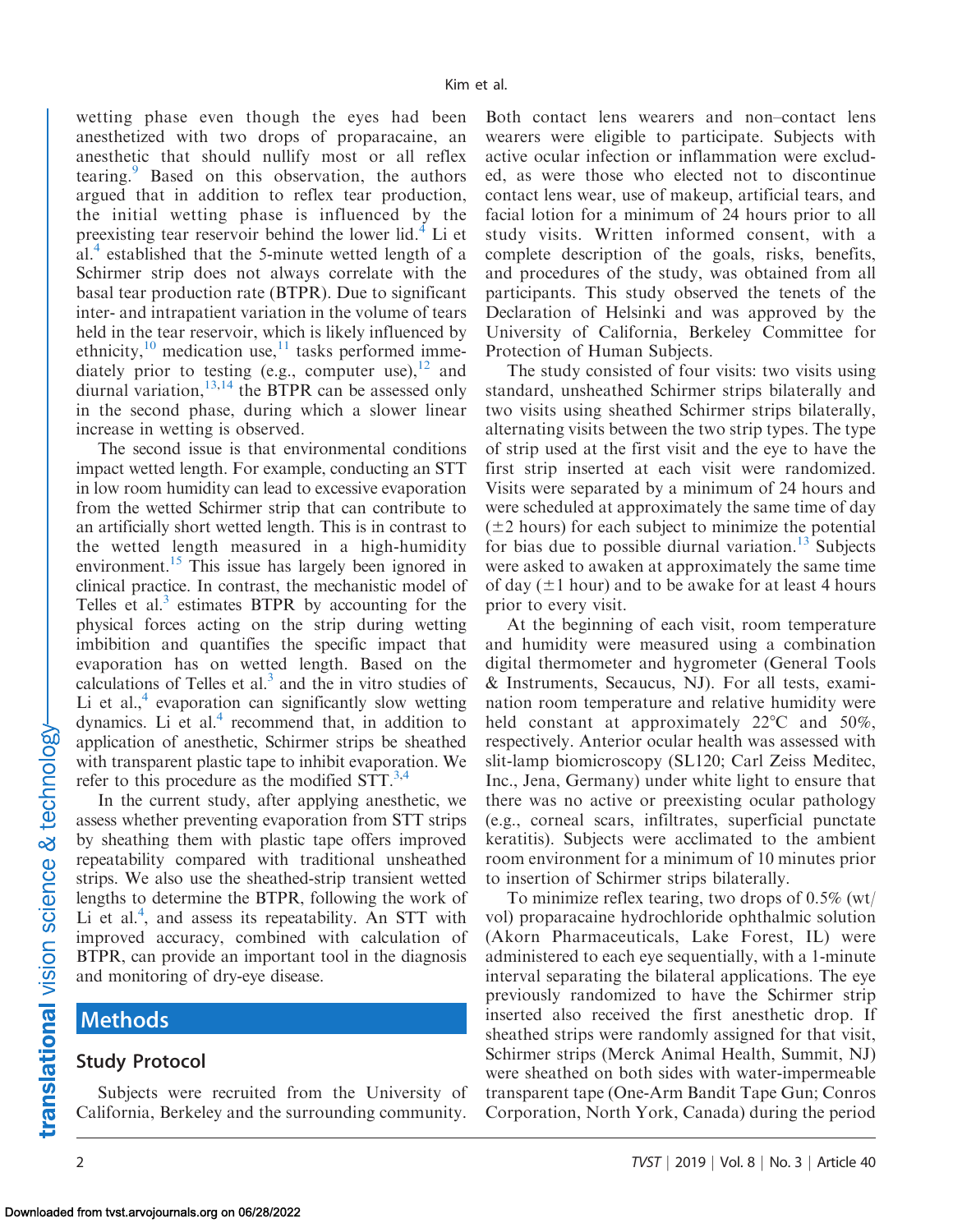of anesthetic administration. Further details on the sheathing technique can be found in Li et al. $4$  After drop instillation, the area around the eye was blotted with tissue paper to ensure that no residual fluid on the skin could come into contact with the Schirmer strip and artificially inflate wetted length. After waiting an additional minute for the second anesthetic drop to take effect, subjects were instructed to fixate on a point on the ceiling while a strip was inserted in each eye, and then to close their eyes. A single investigator was responsible for all strip insertions to eliminate interinvestigator variability in insertion technique. With the eyes still closed, subjects were led to the chinrest of the slit lamp and instructed to direct their eyes along the primary gaze axis. Wetted lengths of the millimeter-ruled Schirmer strip were recorded through the slit lamp to within 0.5 mm every 30 seconds for 5 minutes. Finally, after removal of the Schirmer strips, corneal staining type, depth, and extent were graded on the Brian Holden Vision Institute (formerly CCLRU) grading scales<sup>[16](#page-9-0)</sup> using sodium fluorescein under cobalt blue illumination and viewed through a 530-nm yellow barrier filter.

In addition to monitoring the wetted lengths of the sheathed STT strips, elimination of evaporative tear loss from the strip permitted calculation of the BTPR in microliters per minute. For standard Schirmer strips, Li et al. $4$  establish that

$$
BTPR = 0.7S \tag{1}
$$

where  $S$  is the straight-line slope of the measured wetted lengths between 3 and 5 minutes in millimeters per minute. Because of evaporative loss, BTPR is not readily quantified using unsheathed Schirmer strips.

#### Statistical Analysis

The repeatability of wetted-length measurement with sheathed and unsheathed Schirmer strips was first assessed by limits of agreement (LoA) with a variance estimate corrected for repeated measures, difference-versus-mean (DVM) plots, $^{17}$  and the coefficient of repeatability  $(CR)$ .<sup>[18](#page-9-0)</sup> The sheathed and unsheathed Schirmer-strip methods were then compared using the methods above and additionally by using multivariable linear mixed-effects models to account for the internal correlations engendered by the repeated-measures study design while statistically adjusting for external factors, including temperature and humidity, both outdoors and inside the examination room; outdoor wind speed (indoor ventilation "wind speed" was assumed to be constant); and time awake before measurement. Variance-component

analysis partitioned the total variance of 5-minute wetted lengths into contributions from betweensubject variability as well as differences between strips, visits, and eyes, and residual error. To obtain preliminary estimates of the sample variance and to estimate sample sizes necessary for statistical validity, 20 subjects were recruited for this investigation of sheathed Schirmer strips in modified STTs. Samplesize estimates for future larger group comparisons were made for differing wetted lengths and BPTRs, under the assumptions of 95% confidence and 80% power, using a range of between-subject variances from the current study as well as from the literature.[19,20](#page-9-0)

Strip-wetting lengths were discerned only for subjects that exhibited wetted lengths greater than 5 mm after 5 minutes of strip insertion due to lengthvisibility limitations caused by evelid concealment.<sup>4</sup> For visits that resulted in unobservable wetted lengths at 5 minutes, wetted lengths were imputed to the median of the unobservable region (2.5 mm).

To avoid the initial nonlinear phase contribution from the tear meniscus, BTPR was calculated from the linear slope of the 3-, 4-, and 5-minute wetting lengths from Equation  $1<sup>4</sup>$  $1<sup>4</sup>$  $1<sup>4</sup>$  Repeatability of the BTPR and the relationships of the BTPR to external factors were assessed using an approach similar to that described above for 5-minute wetted lengths. Wettedstrip lengths  $\leq$ 5 mm were unobservable, so BTPR calculation was not possible whenever a subject did not exhibit at least three wetting lengths  $\geq 5$  mm recorded from 3 to 5 minutes. $4$  Readings of completely saturated strips (i.e., wetted lengths of 35 mm) 3 minutes after strip insertion were also excluded from the BTPR determination because no wetting-length dynamics could be assessed.

#### Results

Of the 20 subjects initially recruited, 17 subjects (5 males and 12 females, mean  $[SD]$  age  $=$  34.4  $[9.2]$ years) completed the study. Three subjects completed only the first visit and discontinued participation due to scheduling conflicts. Subject demographics consisted of 12 East Asians, 3 Caucasians, 1 African American, and 1 South Asian. Out of 17 subjects, eight were contact lens wearers and nine were non– contact lens wearers. Of the 136 total readings taken, nine subjects contributed 41 readings that were less than 5 mm in wetted length after 5 minutes of strip insertion. For those subjects, wetting lengths could not be evaluated. Twenty-one of the 41 readings were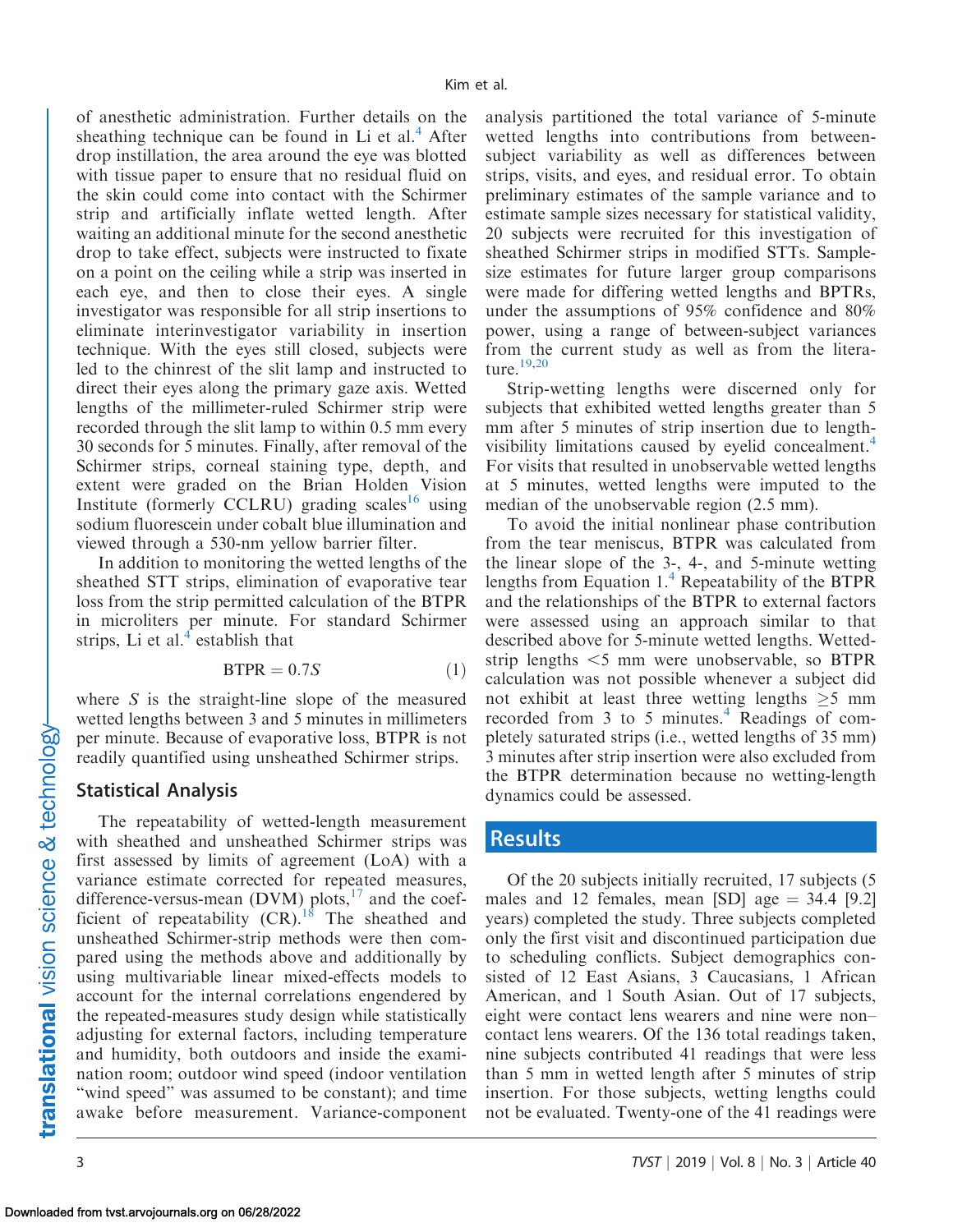#### Kim et al.

| Variable                                | Minimum       | Maximum | Median | Mean | SD   |
|-----------------------------------------|---------------|---------|--------|------|------|
| Unsheathed strips                       |               |         |        |      |      |
| Wetted length, mm, visit 1              | $2.5^{\circ}$ | 26.0    | 7.5    | 8.9  | 6.81 |
| Exam room temperature, °C, visit 1      | 22.2          | 23.4    | 22.8   | 22.8 | 0.34 |
| Exam room relative humidity, %, visit 1 | 44            | 53      | 49.5   | 48.9 | 2.86 |
| Wetted length, mm, visit 2              | $2.5^{\circ}$ | 18.0    | 7.0    | 8.2  | 5.36 |
| Exam room temperature, °C, visit 2      | 21.3          | 23.3    | 22.6   | 22.6 | 0.46 |
| Exam room relative humidity, %, visit 2 | 35            | 57      | 49     | 48.6 | 5.58 |
| Sheathed strips                         |               |         |        |      |      |
| Wetted length, mm, visit 1              | $2.5^{\circ}$ | 35.0    | 12.0   | 12.0 | 8.81 |
| Exam room temperature, °C, visit 1      | 21.9          | 23.4    | 22.7   | 22.7 | 0.38 |
| Exam room relative humidity, %, visit 1 | 44            | 54      | 50     | 49.5 | 2.83 |
| Wetted length, mm, visit 2              | $2.5^{\circ}$ | 35.0    | 10.5   | 11.9 | 8.18 |
| Exam room temperature, °C, visit 2      | 21.4          | 23.4    | 22.8   | 22.7 | 0.51 |
| Exam room relative humidity, %, visit 2 | 39            | 55      | 50     | 49.1 | 4.57 |

Table 1. Descriptive Statistics for 5-Minute Wetted Lengths (mm) of Unsheathed and Sheathed Schirmer Strips

<sup>a</sup> Minimum wetted length was interpolated to the median of unobservable region of the Schirmer strip (2.5 mm).

from unsheathed strips, and 20 were from sheathed strips. Descriptive statistics for all visits are shown in Table 1 for the sheathed and unsheathed Schirmerstrip 5-minute wetted lengths, along with examination room temperature and relative humidity.

The mean difference between repeat visits in 5 minute wetted length was less than 1 mm for both sheathed and unsheathed Schirmer strips; the two strip types showed comparable repeatabilities. For unsheathed Schirmer strips, the mean (SD) difference was 0.74 (5.05) mm, and for sheathed strips the mean (SD) difference was 0.16 (5.94) mm (Table 2). LoA for unsheathed Schirmer strips were [-9.17, 10.64 mm], and for sheathed strips the LoA were [-11.49, 11.8 mm]. [Figure 1](#page-4-0) accentuates no dependence of the intervisit difference on the magnitude of the 5-minute

Table 2. LoA Between Visits in 5-Minute Wetted Lengths (mm) of Unsheathed and Sheathed Schirmer Strips

wetted length. The CR between visits for unsheathed strips was 9.17 mm, meaning that the difference between two repeated tests lies within 9.17 mm with 95% probability. The CR for sheathed strips was 10.53 mm.

Comparison in Table 3 reveals a mean (SD) difference (sheathed – unsheathed) in wetted length of 3.16 (6.04) mm for the first set of visits (i.e., first sheathed visit compared to first unsheathed visit) and 3.74 (6.54) mm for the second set of visits. LoA between the two types of strips were  $[-8.67, 14.99]$ mm] for the first visit and [-9.08, 16.55 mm] for the second visit. DVM plots revealed no dependence of the difference between methods (sheathed versus unsheathed) on the magnitude of the 5-minute wetted length. As seen in [Figure 2](#page-5-0), sheathing the strips to inhibit evaporation generally increased wetted lengths

Table 3. LoA Between Sheathed and Unsheathed Strip 5-Minute Wetted Lengths (mm)

|                                                                | Mean | - SD |                   | LoA |                                                                 | Mean | SD.  | LoA |                   |  |
|----------------------------------------------------------------|------|------|-------------------|-----|-----------------------------------------------------------------|------|------|-----|-------------------|--|
| Variable                                                       | Diff | Diff | Lower Upper Width |     | Variable                                                        | Diff | Diff |     | Lower Upper Width |  |
| Unsheathed strips                                              |      |      |                   |     | Visit 1                                                         |      |      |     |                   |  |
| Wetted length 0.74 5.05 -9.17 10.64 19.81<br>$\Delta$ (V1-V2)  |      |      |                   |     | Wetted length $3.16$ 6.04 $-8.67$ 14.99 23.66<br>$\Delta$ (S-U) |      |      |     |                   |  |
| Sheathed strips                                                |      |      |                   |     | Visit 2                                                         |      |      |     |                   |  |
| Wetted length 0.16 5.94 -11.49 11.81 23.30<br>$\Delta$ (V1-V2) |      |      |                   |     | Wetted length 3.74 6.54 -9.08 16.55 25.62<br>$\Delta$ (S-U)     |      |      |     |                   |  |
| V indicates visit.                                             |      |      |                   |     | S indicates sheathed, U, unsheathed.                            |      |      |     |                   |  |

translational vision science & technology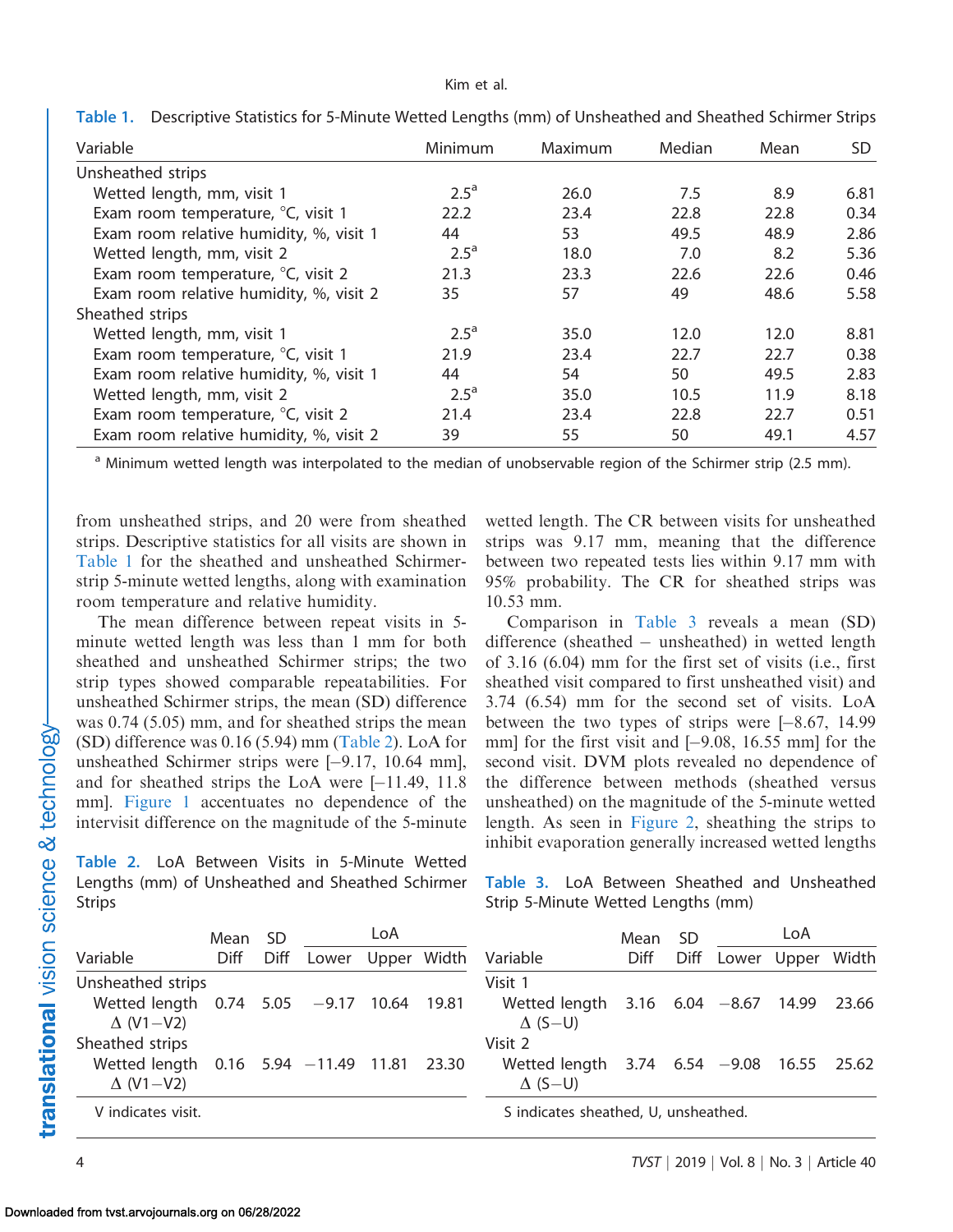<span id="page-4-0"></span>

Figure 1. Subject visit difference-versus-mean wetting lengths at 5 minutes for (A) sheathed and (B) unsheathed Schirmer strips. A solid line designates the mean intervisit difference. Dashed lines mark the LoA.

compared to the unsheathed strips. Large differences between sheathed and unsheathed wetting lengths are evident for the longest 5-minute lengths because longer unsheathed wetted lengths expose more surface area for evaporation. Mixed-effects models of wetted length revealed sheathed strips to average 3.45-mm longer lengths than unsheathed strips ( $P < 0.001$ ) after accounting for the repeated-measures structure. There was no significant difference between visits ( $P =$ 0.539) and no significant effects of indoor or outdoor temperature or indoor or outdoor humidity, outdoor wind speed, or time awake before measurement.

comparison of Schirmer-strip 5-minute wetted lengths are shown in Table 4. As with all such estimates, the larger the variance or the smaller the difference one wishes to detect, the larger is the sample size required. For example, with a sample size of 100 subjects (most efficiently, assuming homoscedasticity, with 50 subjects in each of the groups to be compared<sup>21,22</sup>), group mean differences as small as 2 mm can be detected with at least 95% confidence and 80% power if the smaller of the variance estimates prevails in the population. If the larger variance estimates prove more accurate, 100 subjects suffice if group mean differences of at least 5 mm are of interest.

Sample-size estimates for a hypothetical two-group

|  | Table 4. Sample-Size Estimates for Comparing 5-Minute Wetted Lengths Between Two Groups |  |  |  |  |  |  |  |  |
|--|-----------------------------------------------------------------------------------------|--|--|--|--|--|--|--|--|
|--|-----------------------------------------------------------------------------------------|--|--|--|--|--|--|--|--|

|                                                               |                      | Minimum Difference of Interest, mm |     |     |    |    |  |
|---------------------------------------------------------------|----------------------|------------------------------------|-----|-----|----|----|--|
| Source                                                        | Variance, $\sigma^2$ |                                    |     |     |    |    |  |
| Smallest $\sigma^2$ from literature (Lee, 1988) <sup>20</sup> | 19.536               | 308                                | 78  | 36  | 14 |    |  |
| Smallest $\sigma^2$ , current study (2018)                    | 22.279               | 350                                | 88  | 40  | 14 |    |  |
| Largest $\sigma^2$ current study (2018)                       | 94.743               | 1488                               | 372 | 166 | 60 | 16 |  |
| Largest $\sigma^2$ from literature (Lira, 2011) <sup>19</sup> | 112.36               | 1764                               | 442 | 196 |    | 18 |  |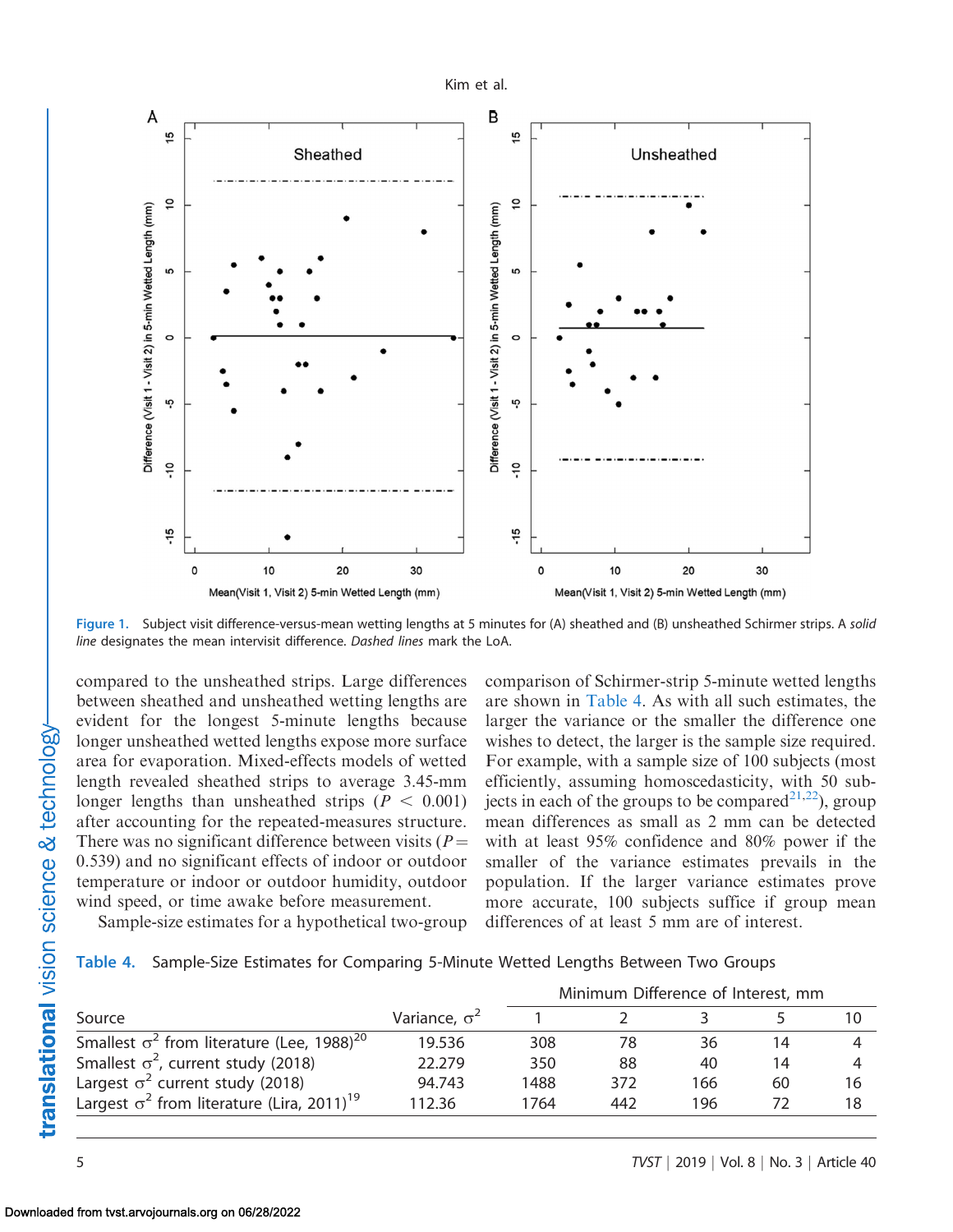Kim et al.

<span id="page-5-0"></span>

Figure 2. Five-minute wetting lengths for each subject with sheathed and unsheathed strips on (A) visit 1 and (B) visit 2. Sheathing inhibits evaporation during testing and allows for greater 5-minute wetted lengths on average.

[Figure 3](#page-6-0) graphs transient wetting lengths as a function of time for one subject with sheathed (closed symbols) and unsheathed (open symbols) strips. Here again, sheathed data evidence longer wetting lengths because evaporation is precluded. Sheathed Schirmerstrip wetted lengths continued to increase linearly for both eyes, allowing calculation of BTPRs; that is, slopes of the solid straight lines drawn for the last 2 minutes of the sheathed STTs give BTPRs from Equation  $1<sup>4</sup>$  $1<sup>4</sup>$  $1<sup>4</sup>$  Conversely, the unsheathed wetted lengths flattened in time and did not sensibly increase for the last 90 seconds for either eye. BTPRs cannot be directly assessed when Schirmer strips are exposed to the environment. Wetted lengths also could not be assessed below the dashed horizontal line due to visibility limitations.

Due to evaporation loss, flattening of the wetted lengths occurred in 45% of unsheathed strips. Upon excluding data for completely wetted Schirmer strips (one subject, three readings), 20 out of 44 (45%) of unsheathed Schirmer strip readings had no change in wetted length for the final 90 seconds. Interestingly, 8

out of 48 (17%) of sheathed Schirmer-strip readings also showed similar behavior. This result cannot be explained by evaporation as for unsheathed STTs. Moreover, all eight of these sheathed readings had wetted lengths of  $\leq 10$  mm at 5 minutes, while only 11 out of 20 unsheathed Schirmer strip readings with no change in wetted length had wetted lengths of  $\leq 10$ mm at 5 minutes.

For 22 sheathed readings, wetting lengths did not exceed 5 mm for at least three of the last observed times. Accordingly, BTPRs could not be quantified for these readings, giving a total of 46 quantifiable BTPRs. Of the 32 eyes with measureable BTPRs, 14 eyes had BTPRs available for repeatability analyses. These are graphed in [Figure 4](#page-6-0). Sheathed BTPRs ranged from 0 to 2.16  $\mu L/min$ , with a grand mean (SD) of 1.19 (0.61)  $\mu L/min$ . Results stratified on visits were nearly identical [\(Table 5](#page-6-0)). The CR for BTPR was  $1.91 \mu L/min$ , meaning that repeated BTPR measurements on the same subject, under the same conditions, and by the same observer, fall within 1.91  $\mu$ L/min with 95% probability. Employing the variance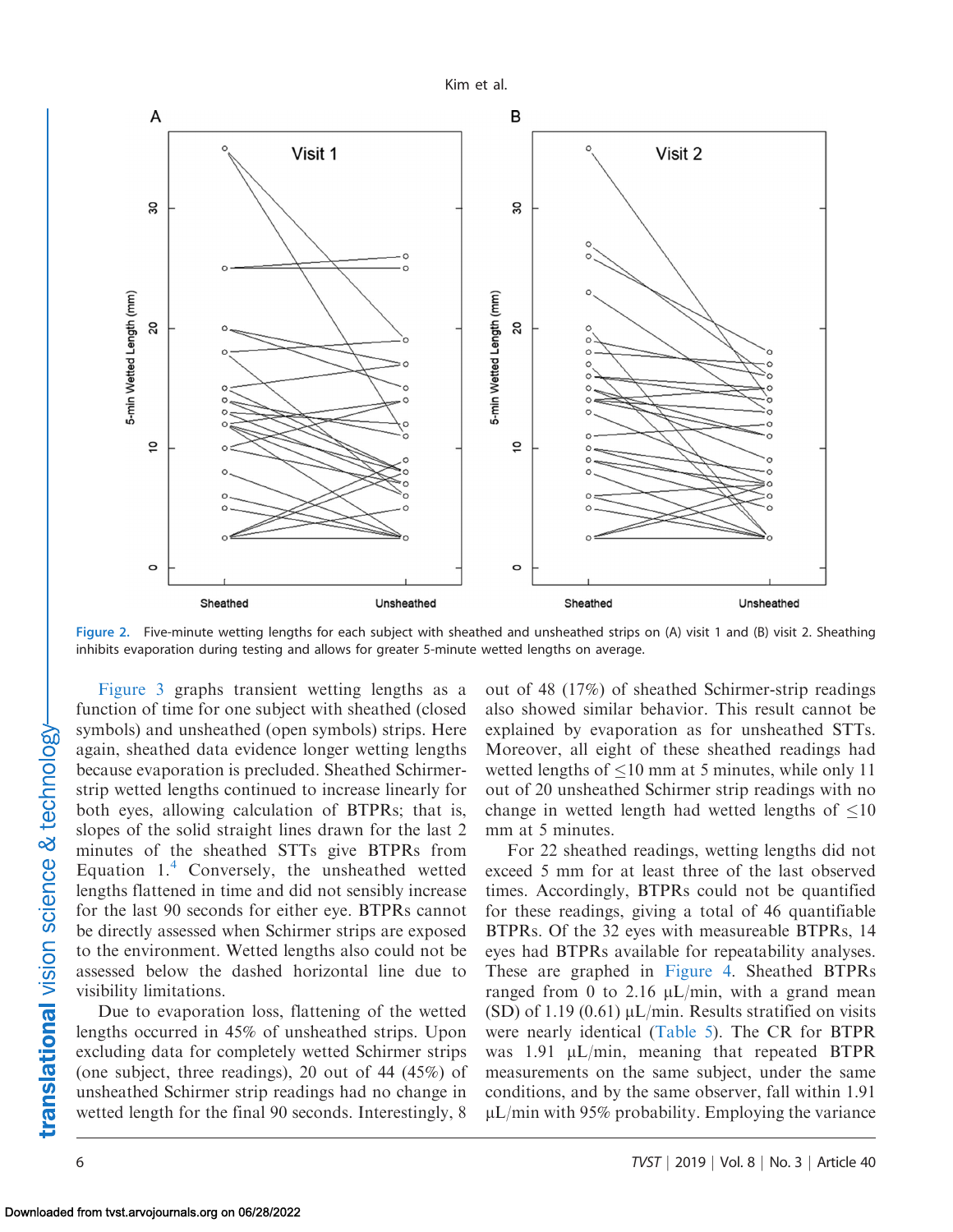<span id="page-6-0"></span>

Figure 3. Wetting-length dynamics for right and left eyes of subject 15. Closed symbols reflect sheathing. Open symbols correspond to unsheathed strips. Slopes of the straight lines drawn after 3 minutes give the BTPR. Wetted lengths cannot be assessed below the dashed horizontal line due to visibility limitation. BTPRs are not available for unsheathed strips because of evaporation. Error bars represent the precision of the Schirmerstrip markings.

Table 5. Descriptive Statistics for BTPR  $(\mu L/min)$  From Dynamic Wetted Lengths of Sheathed Schirmer Strips

| 2.16 | 1.23 | 1.19 | 0.57 |
|------|------|------|------|
| 2.00 | 1.16 | 1.19 | 0.67 |
|      |      |      |      |

estimate corrected for repeated measures, $^{17}$  the LoA for BTPR were  $[-1.82, 1.82] \mu L/min$ , with a mean difference of  $\leq 0.001 \approx 0$  µL/min. There was no dependence of the intervisit difference on the magnitude of the tear production rate (Fig. 4). Furthermore, there were no significant relationships between BTPR and external factors, including indoor or outdoor temperature or outdoor humidity, outdoor wind speed, or time awake before measurement. Indoor humidity was around 50% and did not influence BTPR. BTPRs are not available for unsheathed strips because of evaporation loss.

Sample-size estimates for a hypothetical two-group comparison of BTPR are shown in [Table 6](#page-7-0). As with all such estimates, the larger the variance or the smaller the difference one wishes to detect, the larger is the sample size required. In this case, because there is currently no understanding as to what a clinically meaningful difference in BTPR might be, we estimated sample sizes required to detect differences of 5%, 10%, 15%, 20%, and 25% of the maximum BTPR



Figure 4. Subject visit DVM BTPRs for sheathed Schirmer strips. A solid line indicates the mean intervisit difference in BTPR. Dashed lines mark the LoA.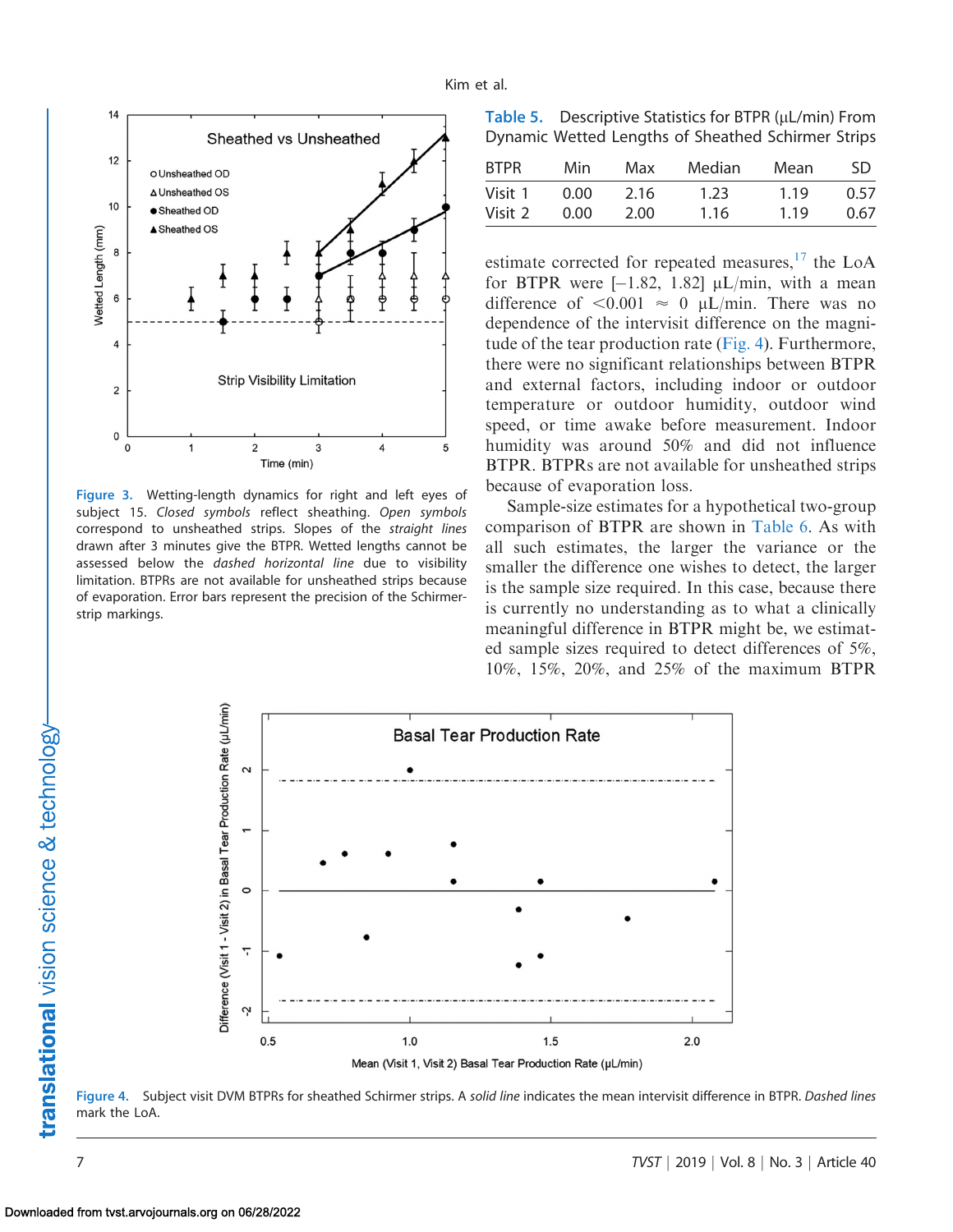|                                         |                       |        | Minimum Difference of Interest, µL/min |        |        |        |
|-----------------------------------------|-----------------------|--------|----------------------------------------|--------|--------|--------|
| Source                                  | Variance $(\sigma^2)$ | 0.1078 | 0.2156                                 | 0.3234 | 0.4312 | 0.5390 |
| Smaller (V2) between-subject $\sigma^2$ | 0.0928                | 126    | 32                                     | 14     |        |        |
| Larger (V1) between-subject $\sigma^2$  | 0.1250                | 170    | 44                                     | 20     |        |        |
| Total unpartitioned $\sigma^2$          | 0.3722                | 504    | 126                                    | 56     | 32     |        |

<span id="page-7-0"></span>Table 6. Sample-Size Estimates for Comparing BTPR Between Two Groups

observed  $(2.156 \mu L/min$ , which to our knowledge, is very close to the only published estimate of the maximum BTPR of 2.2  $\mu L/min^{23,24}$  $\mu L/min^{23,24}$  $\mu L/min^{23,24}$ ). Confidence and power were set at 95% and 80%, respectively, and variance estimates from current study data were used. In a hypothetical two-group comparison of BTPR, 100 total subjects sufficed to detect a difference in mean BTPR as small as  $10\%$  (i.e., 0.2156  $\mu$ L/min, see Table 6). Should the variance in the hypothetical twogroup study prove to be closer to our largest, unpartitioned total-variance estimate, 100 subjects are sufficient to detect a difference in mean BTPR as small as  $15\%$  (i.e., 0.3234  $\mu L/min$ , see Table 6). The actual BTPR in microliters per minute, or percent change in BTPR, for clinical concern remains to be determined.

### **Discussion**

For anesthetized eyes, sheathed and unsheathed Schirmer-strip wetted-length methodologies yield similar repeatabilities based on DVM plots, LoA, and the CR. Subject awake time prior to measurement, room temperature, outdoor temperature, outdoor relative humidity, and outdoor wind speed had no significant effect on wetted-length dynamics of the strips. Similar repeatability performance of sheathed and unsheathed strip wetted length suggests little reason to sheath Schirmer strips. However, wettedlength dynamics [\(Fig. 3\)](#page-6-0) and the method-comparison analysis clearly demonstrate reduction of wetting lengths with unsheathed Schirmer strips due to evaporation. Out of 11 eyes (eight subjects) that had average unsheathed wetted lengths between 5 and 10 mm at 5 minutes, seven eyes (five subjects) had sheathed wetted lengths greater than 10 mm at 5 minutes. In traditional STT, a wetted length between 5 and 10 mm at 5 minutes post insertion is considered equivocal for aqueous-deficient dry eye.<sup>[25](#page-9-0)</sup> Therefore, evaporation is a significant factor in traditional STTs for patients with  $\leq 10$ -mm wetted length at 5 minutes. Most importantly, sheathing the Schirmer strip allows quantification of tear production rates; BTPR is not necessarily correlated with 5-minute wetted lengths.

The most likely reason for the comparable repeatability of the sheathed-versus-unsheathed methodologies is that the single testing site had nearly constant room temperature and humidity for all subjects and all visits. Unsheathed STT strips, therefore, did not have sufficient variability in evaporative flux to display wider LoA. Buckmaster and Pearce<sup>15</sup> found that a relative humidity difference of 60% resulted in a significant difference in 5-minute wetted length but that a difference of 30% did not. Within a constant environment such as a single, climate-controlled examination room, sheathing STT strips, although representative of BTPR, does not improve repeatability. However, for unbiased comparison between different testing sites or between different regions of the world, environmental differences can play an important role. We recommend sheathing Schirmer strips foremost to maintain consistent repeatability by minimizing or eliminating the effects of external factors and to obtain quantitative BTPRs, for example, in microliters per minute.

Eight of 48 sheathed Schirmer-strip readings showed no change in wetted length for the final 90 seconds, indicating a change in the BTPR to  $0 \mu L$ min. This observation has not been reported previously and was not observed in the majority of the current study data that shows constant BTPR for each STT.<sup>3,4</sup> Li et al.<sup>4</sup> showed in vitro that sheathing effectively eliminates the impact of environmental factors, making the abovementioned anomaly difficult to explain unless BTPR diminishes in time during STT for some subjects. It is interesting that seven subjects involved in these eight readings exhibited Schirmer-strip wetted lengths between 5 and 10 mm at 5 minutes post insertion, which is within the range of debate for aqueous-deficient dry eye.<sup>[25](#page-9-0)</sup> In the case of unsheathed STTs, approximately half of the measurements showing no change in wetted length for the final 90 seconds produced wetted lengths  $>10$  mm, resulting in a larger wetted surface area and enhanced evaporative loss. For unsheathed STT strips, wetting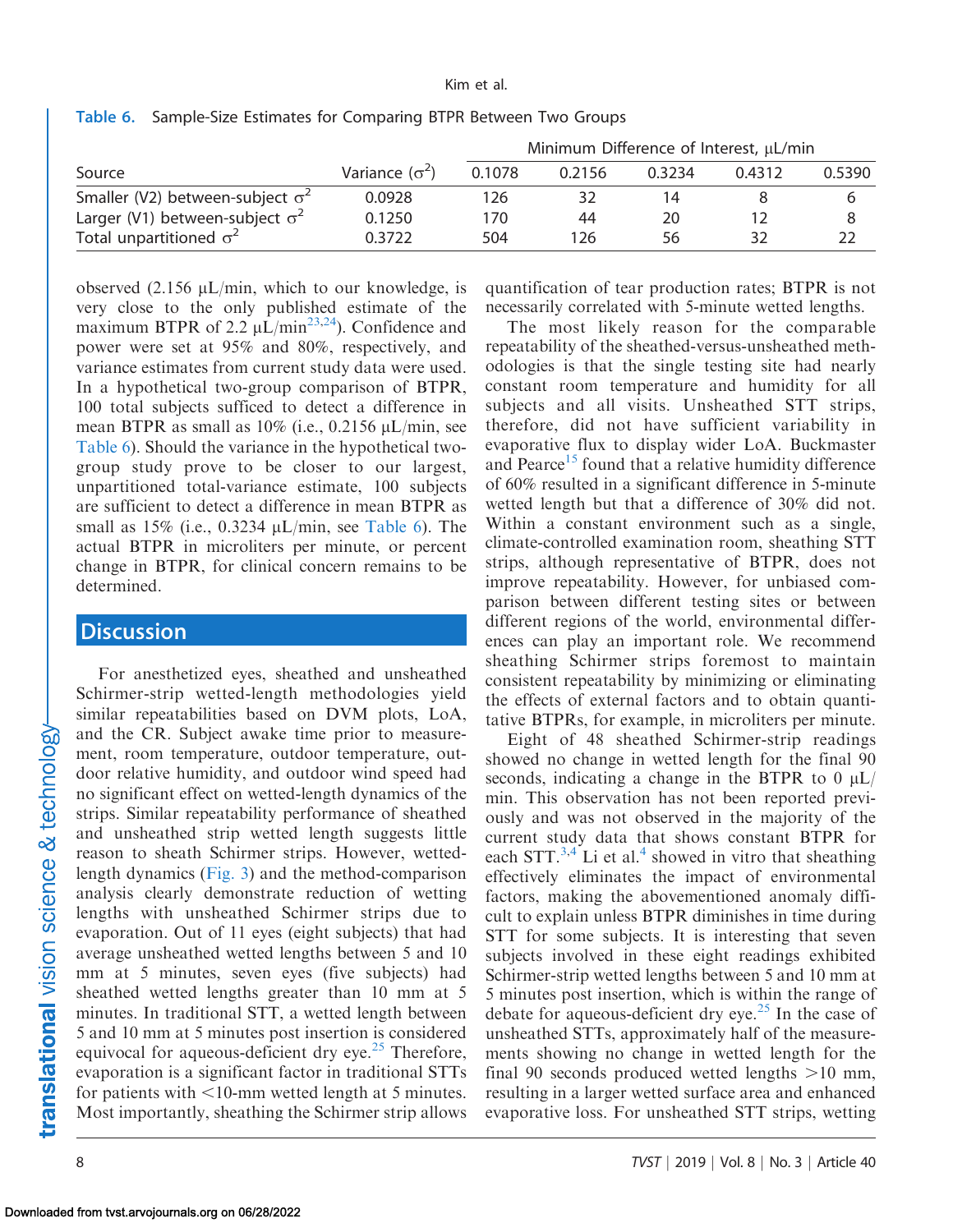<span id="page-8-0"></span>length that slows to a constant value is attributed to a balance between evaporation and BTPR. Therefore, wetted lengths  $>10$  mm using unsheathed strips do not necessarily indicate normal BTPRs. This provides an explanation for why traditional STT results correlate poorly with other clinical signs and symptoms.[26](#page-9-0) Further studies are necessary to examine the relationships between aqueous-deficient dry eye and BTPR and with changes in that rate over time, especially for subjects whose STT strips wet within the range of 5 to 10 mm.

There are limitations to our study. Due to the visibility limitation for wetted lengths  $\leq 5$  mm, subjects who had less than 5 mm of wetting at 5 minutes post strip insertion were assigned the median wetted length of the nonobservable region, or 2.5 mm. This approximation led to nearly identical 5-minute wetted lengths, as did assigning 5 or 0 mm for nonobserved wetted lengths (i.e., the largest or smallest they could be, respectively, without being observed). This approximation, however, had no bearing on production rate analysis since BTPR could not be determined for these test outcomes. Additionally, without at least three measurable wetted lengths at 3-, 4-, and 5-minute time points for each trial, the BTPR was not assessable. Although the BTPR is not calculable in these situations, patients exhibiting the abovementioned wetting behavior would be classified as aqueous-deficient dry eye by existing  $STTs^{25}$  $STTs^{25}$  $STTs^{25}$  Due to the limitations outlined above, only 14 repeated intrasubject BTPRs were obtained. Additional data are warranted for better population estimates of BTPR and for a fuller assessment of repeatability, taking into account a wider range of testing conditions.

Even after sheathing to minimize or eliminate external environmental effects, sheathed Schirmerstrip 5-minute wetted lengths and BTPRs exhibited relatively poor repeatability. Because the same operator performed the tests in an identical environment, and because theory and in vitro studies validate Schirmer-strip wetting kinetics,  $3,4$  this observation strongly supports the hypothesis that individuals exhibit substantial day-to-day variability in tear production.2 Although the unsheathed STTs from our single testing site under controlled conditions exhibited repeatability similar to the modified STTs, sheathing the strips carries the distinct advantage that BTPR can be directly estimated (from Equation 1 following the procedure of Li et al.<sup>4</sup> to eliminate the effects of evaporation and variability in the preexisting lower-lid tear reservoir volume). It is important

that modified STT results can be compared without bias across different testing environments.

#### Acknowledgments

Supported by the Roberta J. Smith Foundation (MCL).

Disclosure: Y.H. Kim, None; A.D. Graham, None; W. Li, None; C.J. Radke, None; M.C. Lin, None

#### References

- 1. Casser L, Fingeret M, Woodcome T. Atlas of Primary Eyecare Procedures. 2nd ed. Maidenhead, UK: McGraw-Hill Education; 1997.
- 2. Nichols KK, Mitchell GL, Zadnik K. The repeatability of clinical measurements of dry eye. Cornea. 2004;23:272–285.
- 3. Telles R, Li W, Dursch TJ, Lin MC, Radke CJ. Human tear-production rate from closed-eye Schirmer-strip capillary dynamics. Colloids Surf A Physicochem Eng Asp. 2017;521:61–68.
- 4. Li S, Kim YH, Li W, Lin MC, Radke CJ. Human lacrimal production rates from modified Schirmer-tear test. Optom Vis Sci. 2018;95:343–348.
- 5. Holly FJ, Lamberts DW, Esquivel ED, et al. Kinetics of capillary tear flow in the Schirmer strip. Curr Eye Res. 1982;2:57–70.
- 6. Holly FJ. Lacrimation kinetics as determined by a Schirmer-type technique. In: Sullivan DA, ed. In Lacrimal Gland, Tear Film, and Dry Eye Syndromes. New York, NY: Plenum Press; 1994:543–548.
- 7. Beebe WE, Esquivel ED, Holly FJ. Comparison of lacrimation kinetics in dry eye patients and normal. Curr Eye Res. 1988;7:419–425.
- 8. Holly FJ, Laukaitis SJ, Esquivel ED. Kinetics of lacrimal secretion in normal human subjects. Curr Eye Res. 1984;3:897–910.
- 9. Li N, Deng X-G, He M-F. Comparison of the Schirmer I test with and without topical anesthesia for diagnosing dry eye. Int J Ophthalmol. 2012;5:478–481.
- 10. Sakamoto R, Bennett ES, Henry VA, et al. The phenol red thread tear test: a cross-cultural study. Invest Ophthalmol Vis Sci. 1993;34:3510–3514.
- 11. Kuriki R, Hata T, Nakayama K, et al. Changes in tear volume and ocular symptoms of patients